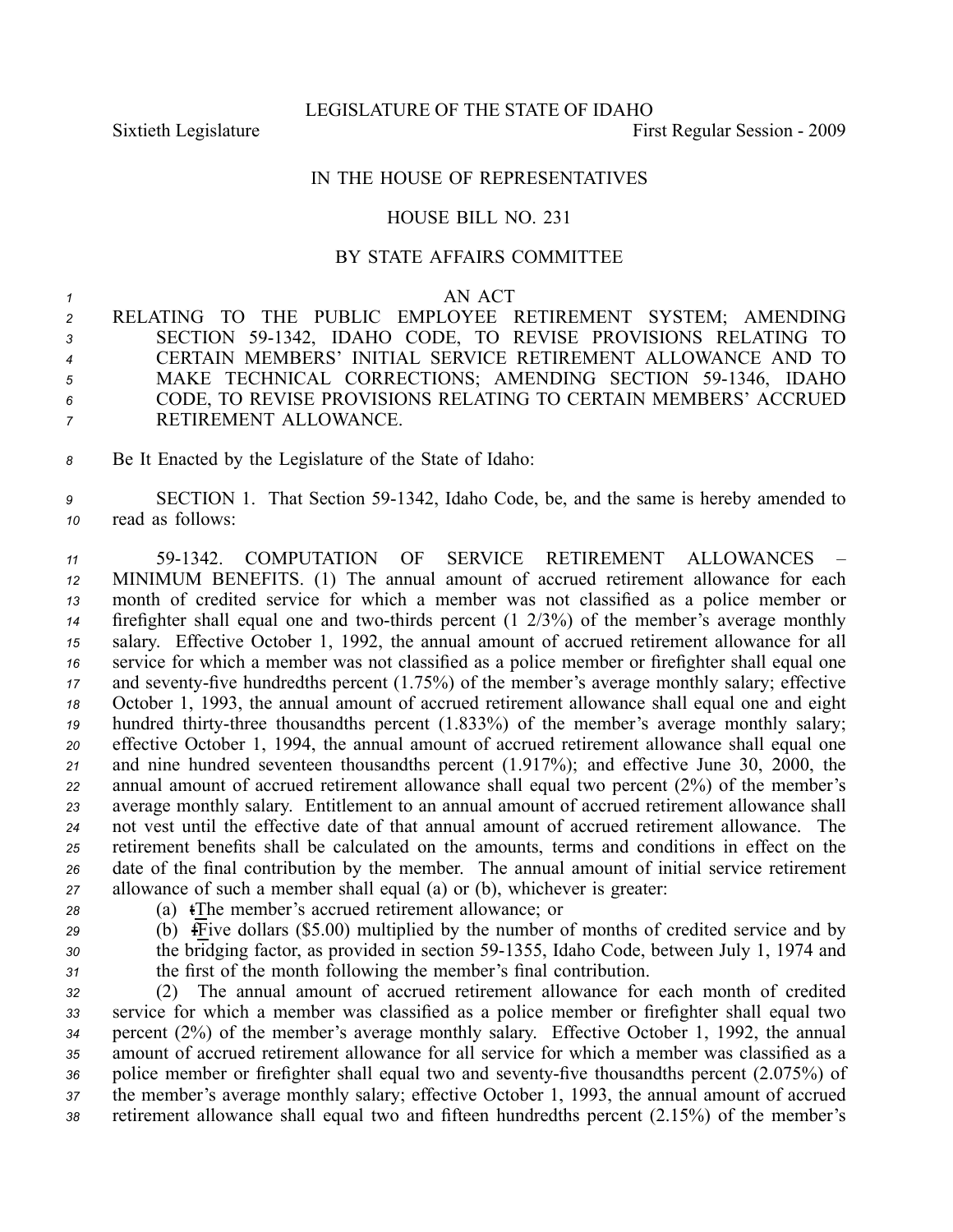average monthly salary; effective October 1, 1994, the annual amount of accrued retirement 2 allowance shall equal two and two hundred twenty-five thousandths percent (2.225%); and effective June 30, 2000, the annual amount of accrued retirement allowance shall equal two and <sup>4</sup> three-tenths percent (2.3%) of the member's average monthly salary. Entitlement to an annual amount of accrued retirement allowance shall not vest until the effective date of that annual amount of accrued retirement allowance. The retirement benefits shall be calculated on the amounts, terms and conditions in effect on the date of the final contribution by the member. The annual amount of initial service retirement allowance of such <sup>a</sup> member shall equal (a) or (b), whichever is greater:

*<sup>10</sup>* (a) tThe member's accrued retirement allowance; or

 $11$  (b)  $\overline{s}$ Six dollars (\$6.00) multiplied by the number of months of credited service and by *<sup>12</sup>* the bridging factor, as provided in section 591355, Idaho Code, between July 1, 1974 and *<sup>13</sup>* the first of the month following the member's final contribution.

 (3) Provisions of this section shall be applicable to members and contingent annuitants of the retirement system and to members, annuitants and beneficiaries of the teachers and city systems. In any recomputation of an initial retirement allowance for <sup>a</sup> person not making <sup>a</sup> final contribution subsequent to 1974, the bridging factor referred to in subsections (1) and (2) shall be 1.000. Any recomputed retirement allowance shall be payable only prospectively from July 1, 1974.

 (4) Benefits payable to <sup>a</sup> person who became <sup>a</sup> member prior to July 1, 1974, or to the member's beneficiaries shall never be less than they would have received under this chapter as in effect on June 30, 1974; provided, however, that the member shall have accrued the amount of accumulated contributions required thereby prior to paymen<sup>t</sup> of an initial retirement allowance.

 (5) If the majority of <sup>a</sup> member's credited service is as an elected official or as an appointed official, excep<sup>t</sup> as <sup>a</sup> member of the Idaho legislature, and that official was normally in the administrative offices of the employer less than twenty (20) hours per week during the term of office, or was normally not required to be presen<sup>t</sup> at any particular work station for the employer twenty (20) hours per week or more during the term of office, and that member's initial service retirement allowance for service credited only during that period would be computed under subsection (1)(b) and/or (2)(b) of this section, without consideration of any other credited service, then it will be so computed for that period of service. If that member has credited service from any other employment, the accrued service retirement allowance for the credited service from such other employment shall be computed from an average monthly 35 salary for salary received during the period of such other employment shall be the sum of:

- *<sup>36</sup>* (a) That amount computed under subsection (1) and/or (2) of this section for only those *<sup>37</sup>* months of service as an elected or an appointed official that are in excess of the months of
- *<sup>38</sup>* other credited service, without consideration of any other credited service; and
- 

*<sup>39</sup>* (b) That accrued service retirement allowance that is computed from an average monthly *<sup>40</sup>* salary for salary received during the member's total months of credited service excluding *<sup>41</sup>* those excess months referenced in subsection (5)(a) of this section.

- *<sup>42</sup>* The initial service retirement allowance of members of the Idaho legislature will be computed *<sup>43</sup>* under subsection (1) and/or (2) of this section, on the basis of their total months of credited
- *<sup>44</sup>* service.

*<sup>45</sup>* (6) In no case, however, will <sup>a</sup> member's initial service retirement benefit be equal to *<sup>46</sup>* more than the member's accrued benefit as of May 1, 1990, or one hundred percen<sup>t</sup> (100%) of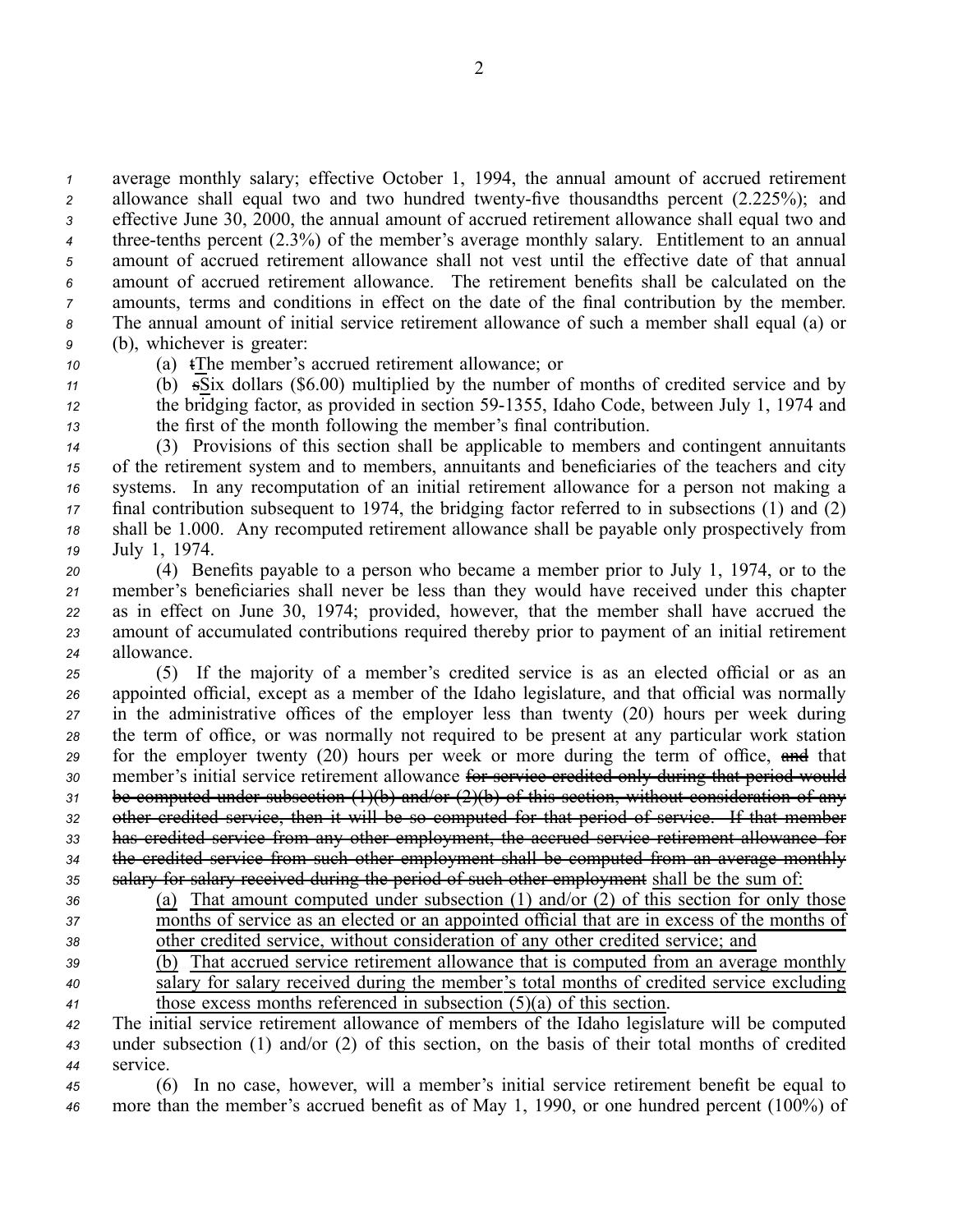the member's average compensation for the three (3) consecutive years of employment which produce the greatest aggregate compensation, whichever is greater. If the benefit is calculated to exceed one hundred percen<sup>t</sup> (100%) of the member's average compensation, the member shall be eligible for and may choose either:

*<sup>5</sup>* (a) aAn annual service retirement allowance equal to the member's average annual *<sup>6</sup>* compensation for the three (3) consecutive years of employment which produced the *<sup>7</sup>* greatest aggregate compensation; or

*<sup>8</sup>* (b) aA separation benefit.

 (7) The annual amount of initial service retirement allowance of <sup>a</sup> member who is over age seventy (70) on the effective date of the member's retirement shall be <sup>a</sup> percentage of the member's initial service retirement allowance. Such percentage shall be one hundred percen<sup>t</sup> (100%) increased as determined by the board to compensate for each month that the member's retirement is deferred beyond age seventy (70).

 (8) A member's accrued retirement allowance, as otherwise provided in subsections (1), (2), (3), (4) and (5) of this section, shall not be less than the minimum accrued retirement allowance provided in this subsection. The determination of the initial service retirement allowance provided in subsections (1) and (2) of this section, and the application of the provisions in subsections (6) and (7) of this section, will be made after the determination of the minimum accrued retirement allowance provided in this subsection.

 This subsection shall apply to members who have at least two (2) separate periods of employment covered under this chapter where each separate period of employment would 22 otherwise be eligible for a separation benefit described in section 59-1359, Idaho Code. For purposes of this subsection, if <sup>a</sup> separation of employment occurs that does not exceed sixty (60) consecutive calendar months then the member's period of employment shall be considered <sup>a</sup> continuous period of employment. For purposes of this subsection, date of last contribution is the date of final contribution for each period or periods of employment.

*<sup>27</sup>* For each separate period of employment considered under this subsection, the member *<sup>28</sup>* must not have received <sup>a</sup> separation benefit for that period, or if he has received such <sup>a</sup> 29 separation benefit under section 59-1359, Idaho Code, he must have completed reinstatement *<sup>30</sup>* of all previous credited service associated with all separation benefits for all periods of 31 employment as permitted under section 59-1360, Idaho Code.

 The minimum accrued retirement allowance shall be equal to the largest accrued retirement allowance calculated at each date of last contribution based upon the benefit and eligibility provisions in effect as of the date of the last contribution made during such separate period of employment. For purposes of determining the accrued retirement allowance for each date of last contribution:

*<sup>37</sup>* (a) tThe member must have at least sixty (60) months of credited service at the date of *<sup>38</sup>* last contribution;

*<sup>39</sup>* (b) tThe member's months of credited service and average monthly salary are determined *<sup>40</sup>* based solely on all periods of employment up to that date of last contribution, ignoring *<sup>41</sup>* later periods of employment; and

 (c) tThe accrued retirement allowance computed for each period is multiplied by the 43 bridging factor as provided in section 59-1355(3), Idaho Code, between the date of the last contribution made during that separate period of employment and the date of the member's final contribution made during the last period of employment prior to retirement.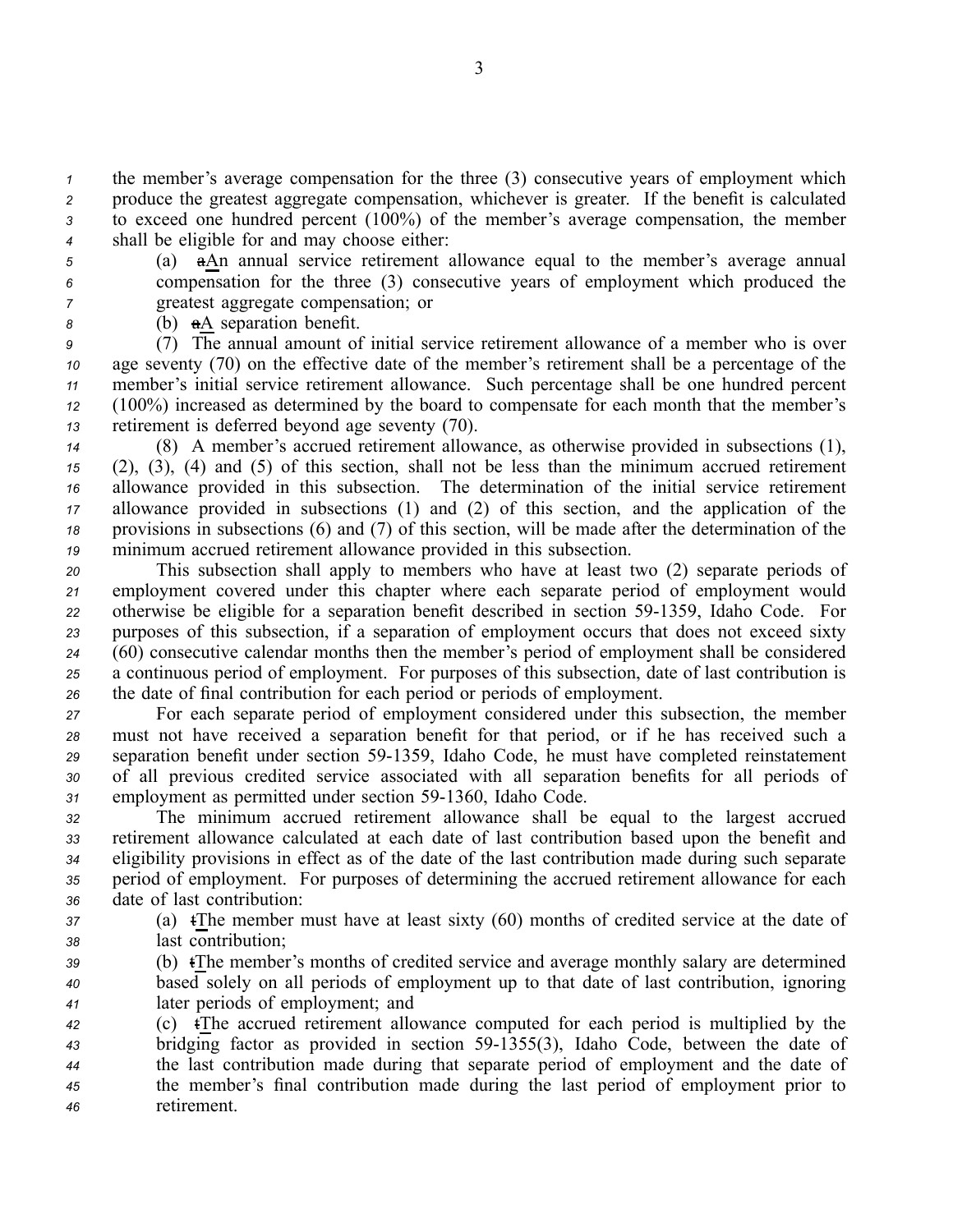1 SECTION 2. That Section 59-1346, Idaho Code, be, and the same is hereby amended to *<sup>2</sup>* read as follows:

 591346. COMPUTATION OF EARLY RETIREMENT ALLOWANCES. (1) The annual amount of initial early retirement allowance of <sup>a</sup> member shall be <sup>a</sup> percentage of the member's accrued retirement allowance. Such percentage shall be one hundred percen<sup>t</sup> (100%) if the sum of the number of years and months of credited service and the age in years and months is equal to or greater than the sum indicated below. Otherwise, such percentage 8 shall be one hundred percent (100%) reduced by one-fourth of one percent (.25%) for each month up to sixty (60) months that the member's retirement precedes the date the member would be eligible to receive full accrued benefit without additional credited service, and 11 further reduced by two-thirds of one percent (.6667%) for each additional month. Effective October 1, 1992, the further reduction for each additional month shall equal six thousand and forty-two ten-thousandths of one percent (.6042%) of the member's average monthly salary; effective October 1, 1993, the further reduction for each additional month shall equal five thousand four hundred and seventeen ten-thousandths of one percent (.5417%) of the member's average monthly salary; and effective October 1, 1994, the further reduction for each additional month shall equal four thousand seven hundred and ninety-two ten-thousandths of one percent (.4792%) of the member's average monthly salary. Entitlement to an annual amount of accrued retirement allowance shall not vest until the effective date of that annual amount of accrued retirement allowance. The retirement benefits shall be calculated on the amounts, terms and conditions in effect at the date of the final contribution by the member.

| 22<br>23 | If a member's service retirement ratio as<br>defined by section 59-1341, Idaho Code, is: | Then the sum of the member's credited service<br>and age must be equal to or greater than: |
|----------|------------------------------------------------------------------------------------------|--------------------------------------------------------------------------------------------|
| 24       | $0.000$ to $0.050$                                                                       | 90                                                                                         |
| 25       | $0.051$ to $0.150$                                                                       | 89                                                                                         |
| 26       | $0.151$ to $0.250$                                                                       | 88                                                                                         |
| 27       | $0.251$ to $0.350$                                                                       | 87                                                                                         |
| 28       | $0.351$ to $0.450$                                                                       | 86                                                                                         |
| 29       | $0.451$ to $0.550$                                                                       | 85                                                                                         |
| 30       | $0.551$ to $0.650$                                                                       | 84                                                                                         |
| 31       | $0.651$ to $0.750$                                                                       | 83                                                                                         |
| 32       | $0.751$ to $0.850$                                                                       | 82                                                                                         |
| 33       | $0.851$ to $0.950$                                                                       | 81                                                                                         |
| 34       | $0.951$ to $1.000$                                                                       | $80 -$                                                                                     |
|          |                                                                                          |                                                                                            |

 (2) If the majority of <sup>a</sup> member's credited service is as an elected official or as an appointed official, excep<sup>t</sup> as <sup>a</sup> member of the Idaho legislature, and that official was normally in the administrative offices of the employer less than twenty (20) hours per week during the term of office, or was normally not required to be presen<sup>t</sup> at any particular work station for the employer twenty (20) hours per week or more during the term of office, that member's accrued retirement allowance for service credited only during that period shall be the sum of:

*<sup>41</sup>* (a) That amount computed from an average monthly salary for salary received during <sup>42</sup> that period of such employment only for those months of service as an elected or as